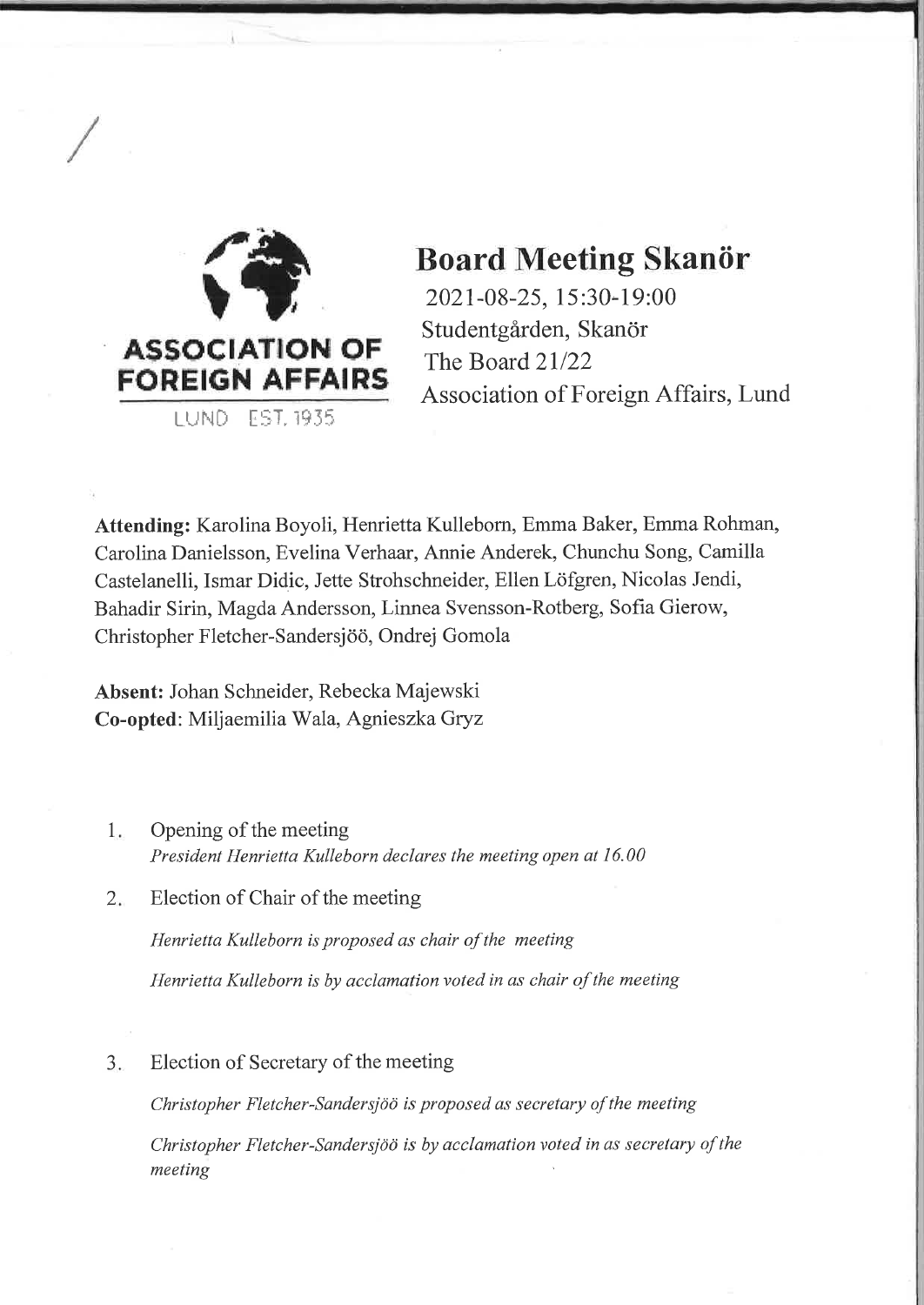4 Election of Attesters and Vote Counters of the meeting

Jette Strohschneider and Miliaemilia Wala nominates themselves as attestors and vote counters

Jette Strohschneider and Miliaemilia Wala are by acclamation voted ín as attestors and vote counters

- Approval of the Electoral Roll The electoral role is set at 19 5.
- Approval of the Agenda 6

Henrietta Kulleborn asks if they are ready for decision The board are ready to vote

The agenda is by acclamation approved by the board

#### Information Point: Copyright Issues 7

Miljaemilia Wala goes through the copyright issue and the potential lawsuit from a German compony and how Henrietta Kulleborn and Miljaemilia Wala have handled it so far.

Henrietta Kulleborn opens up for question

#### Tølking points/questions :

Copyright information

Image on article

How to reference

Chances of being taken to court

Forwarding of the email to the board

Legal advice fees

Is it legitimate and how our background check have looked like for which Henrietta Kulleborn describes the process.

How should we handle it?

Decision on whether or not we should pay.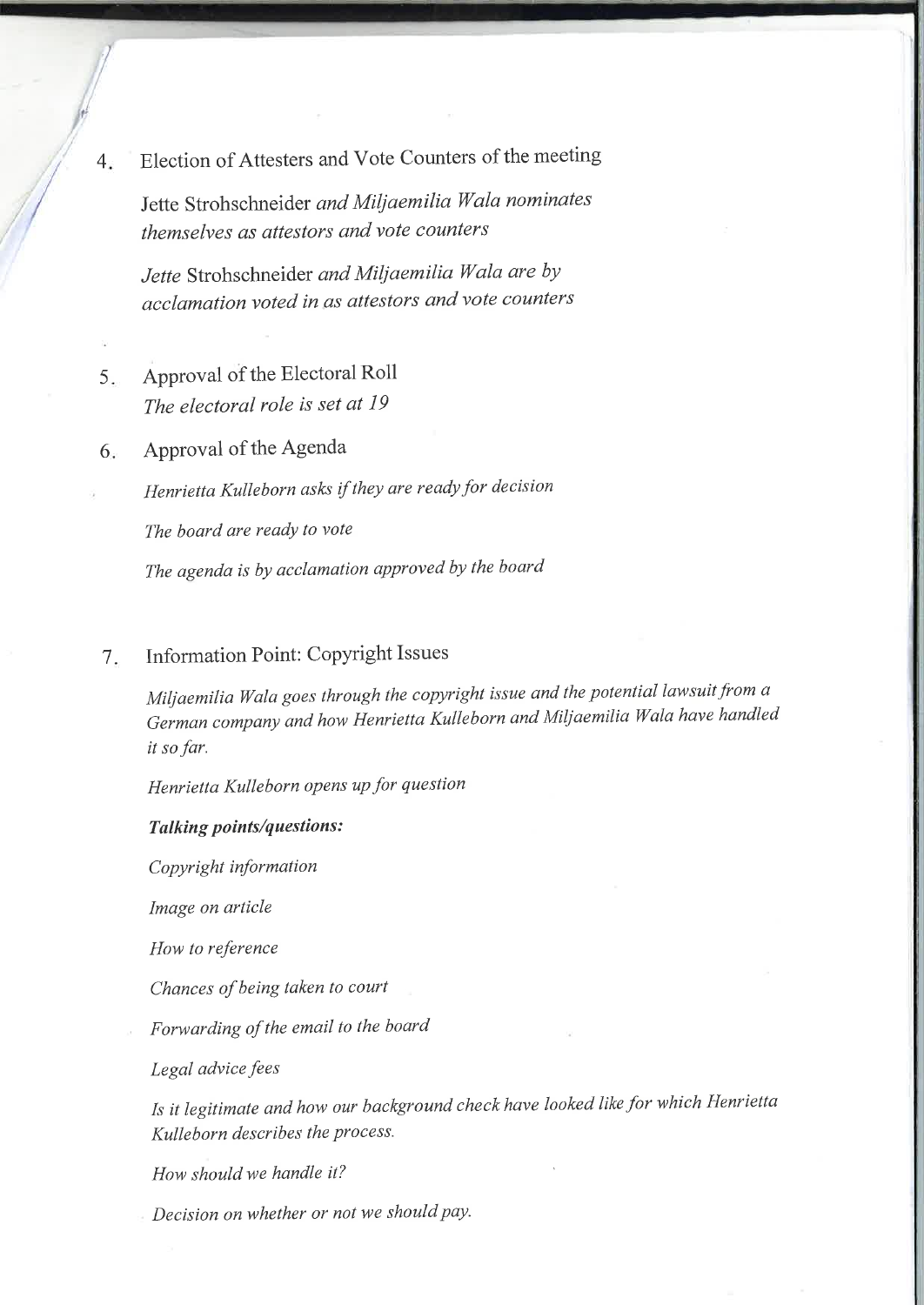Karolina Boyolis girlfriend parents are German lawyers Profit motive German registry Follow-up on leads Photographer Consider a cost/benefit analysis UPF Lund resources

Henrietta calls for end of discussion The point of end of discussion is by acclamation agreed upon by the board Sofia Gierow asks if we should a PC decision later Henrietta Kulleborn explains what a PC decision is No decision of a PC decision is made

#### Information Point: The Annual Meeting and Board Meeting Schedule  $8.$

Henrietta Kulleborn informs the board about afotder on google drive which has all dates of this autumn's board meetings and Annual meeting which will be online.

Henrietta Kulleborn explains what will be discussed at the annual meeting

Henrietta Kulleborn opens up for questions:

Linnea Svensson-Rutberg asks what time the **space of the state of the State State** Mill occur?

Henrietta Kulleborn answers at 17 with an academic quarter

In regard to íf the annual meeting wilt be held online or in real life Henrietta Kulleborn explains that is up to the crisis group to decide.

## 9. Discussion Point: Membership Fee

Henrietta Kulleborn refers to the document for information Henrietta Kulleborn opens up the speaker list.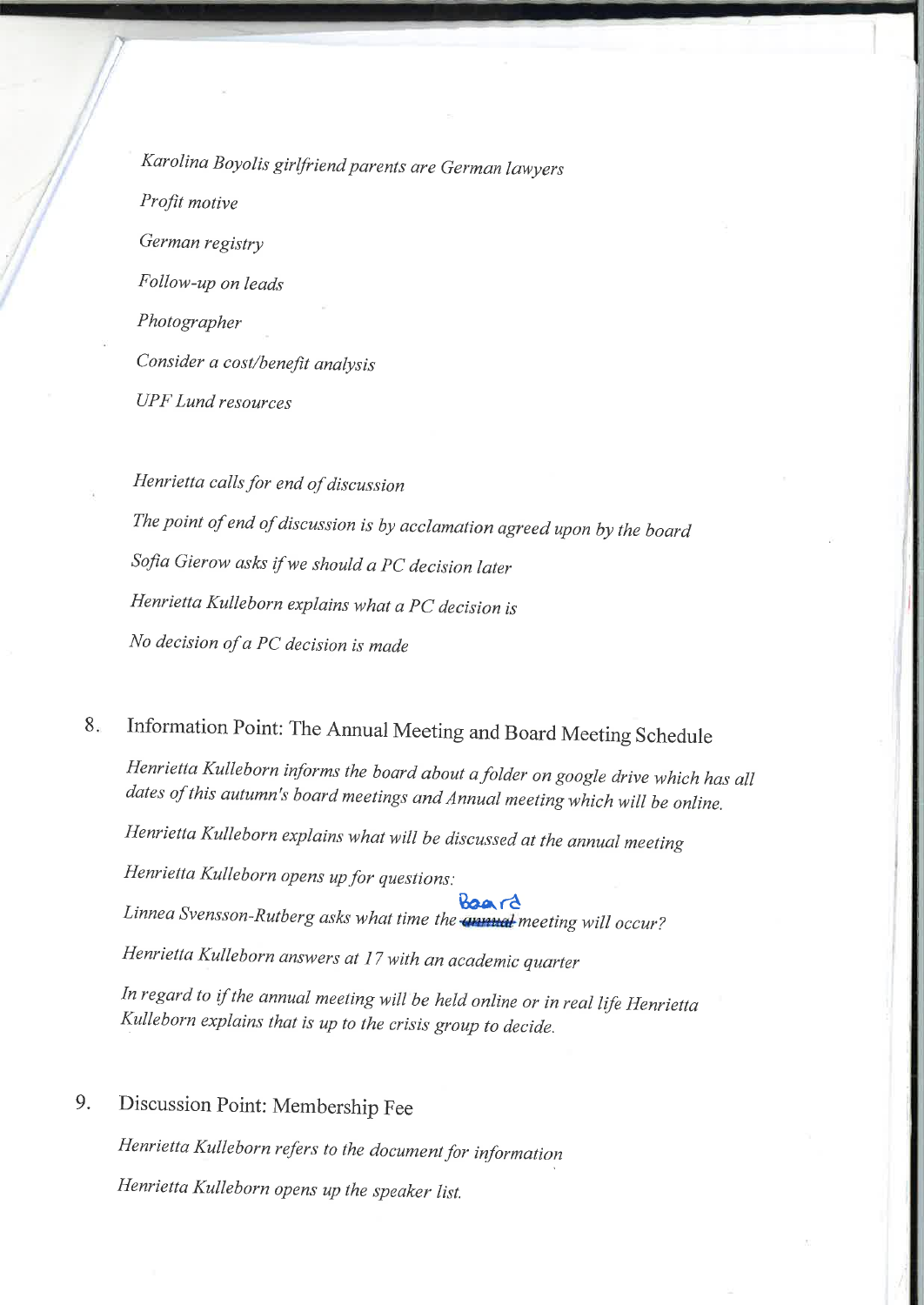## Thoughts/questions

Referral to the statement "resulted in a minor increase" andwhat that means Costs/loss of income/Potential budget changes Have a membership fee if we only have events in person How to justify afee while having it online? Hard to get enough paying members New restrictions/mutations or will it go back to normal? Pay for events instead of paying for membership? No membership fee will primarily effect next year's board Magazines' importance? Annual meeting can only decide on a membership fee Online lectures and effect on lecture committees budget Cost/benefit analysis Annual membership or per semester Increase of membership when its free Compromise fee at 50 SEK instead of the full 100? **Affordability** Miliaemilia Wala proposes end of discussion The board agrees by acclamation to end the discussion Henrietta Kulleborn asks if anyone is against ending the debate Henrietta explains when and how we will decide on the membership fee. Henrietta Kulleborn proposes to end the debate The board agrees by acclamation to end the debate. Miljaemilia Wala proposes a break Board agrees on going to a decision Bahadir Sirin suggests a 10-minute break The Board agrees by acclamation to have a  $10$ -minute break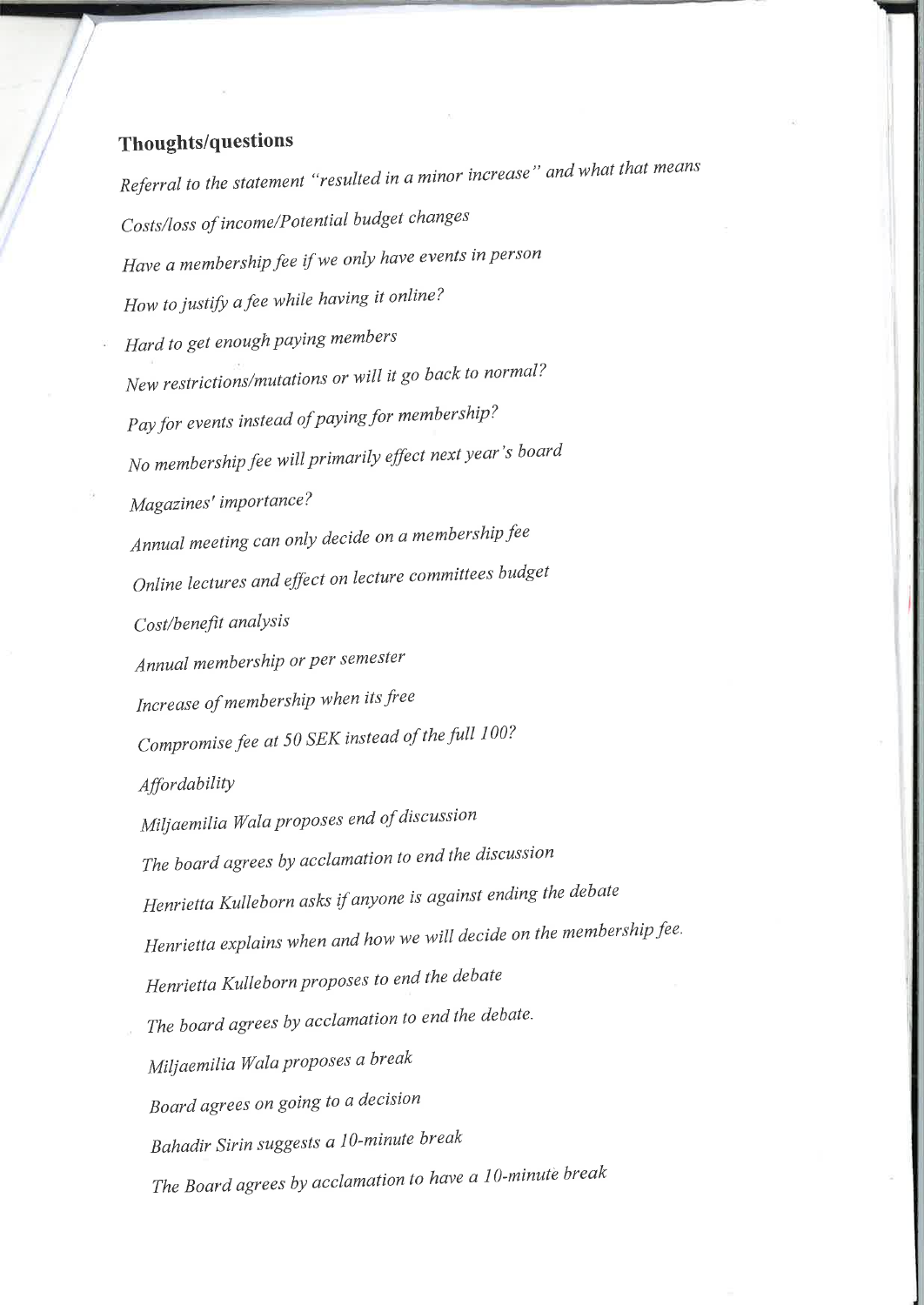Meeting adjourned at 17.27 Henriettø opens the meeting at 17.40

## 10. Discussion Point: Recruitment Strategy

Henrietta Kulleborn refers to the document for background information Henrietta Kulleborn opens up for discussions

### **Discussion Topics:**

A variation of collaborations for greater outreach

Miljaemilia explains the background of the chief recruiter and the change of responsibility to the board

Miljaemilia suggests if it's possible for the board members to message their programme coordinator to organise a class visit.

Unified template when it comes to programme outreach?

Who and how will we recruit?

Ratio among student target groups

Language used in class visits (Both English and Swedish)

Social media presence: potential Instagram takeover W. 36

Henrietta opens the floor up for suggestions for what we can add to entice members!

- Social context in the weekly meetings
- Standardized posts in facebook groups
- Thank you sittning
- Pins

"Get active" event - september I5th - How to promote that event?

Budget for social media

Type of content on Instagram?

Lunds University Instagram account

Advertisement money for webzine

Instagram story competition

A presence at novisch periods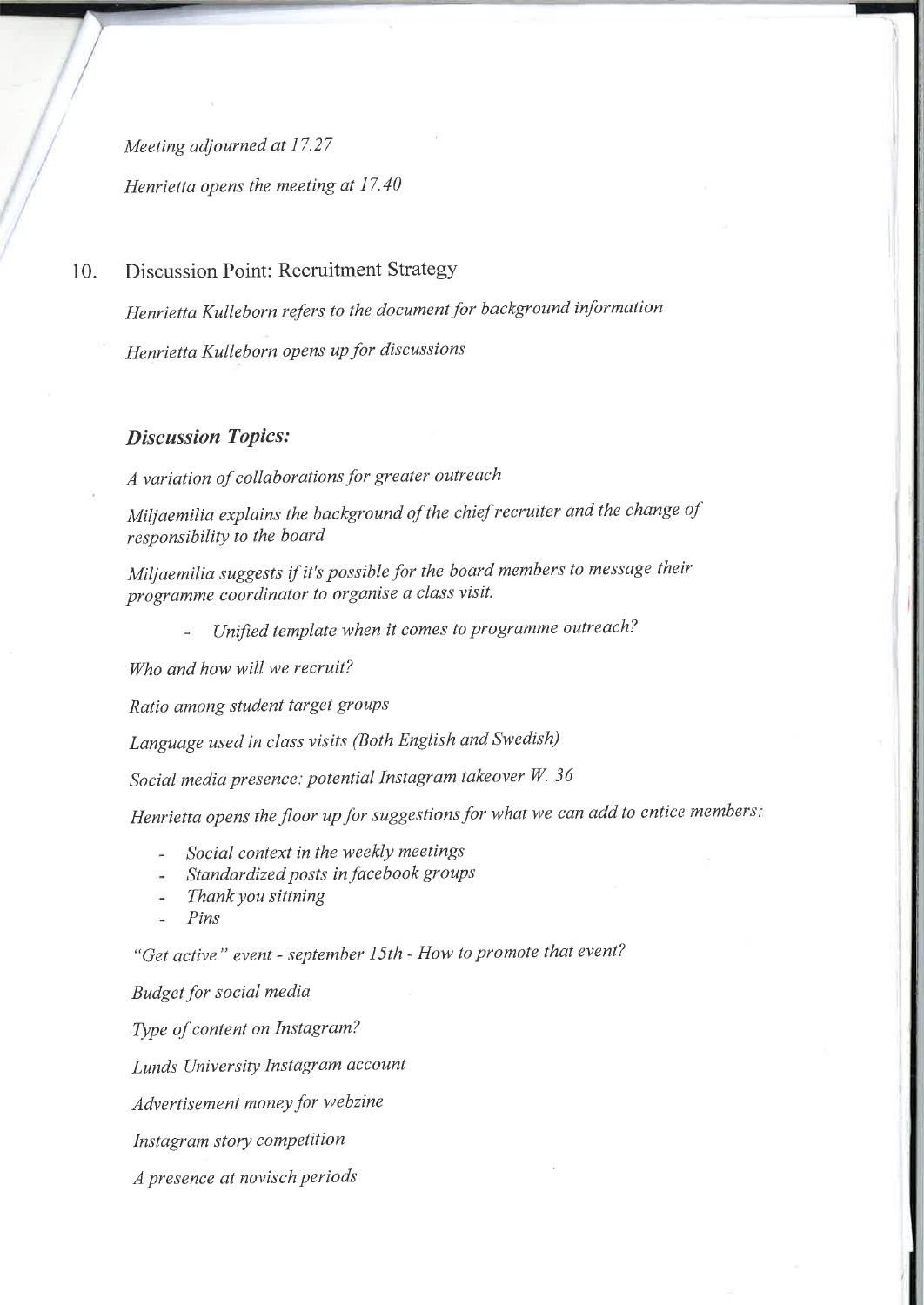Different recruitment strategies for different target groups Friendship and partnership with other student organisations LUPEF

Henrietta proposes end of debate Henrietta asks if board is ready to vote The board is ready to vote The board agrees by acclamation to end the debate Henrietta explains the history of our Senior Collegium

## 11. Discussion Point: Operational Budget

' Henrietta Kulleborn opens up discussion

Emma Baker explains the changes in the budget

Ondrei Gomora talks about the background as to why Webzine have started with a photo subscription and explains how he arrived at that figure.

### Questions ønd discussion points

Not enough pictures for all committees

Cost benefit

Decreasing foreign correspondence to  $6000$  kr

Decrease activity with 1500 Sek

Decrease the Lecture budget  $-Spent$  110,000 before the pandemic

Foreign correspondence

Magazine usage of pictures

What other subscriptions are there?

Niche pictures

PR in no need for a subscription

Nicolas again points out his concern with niche pictures

The need for a subscription

Budget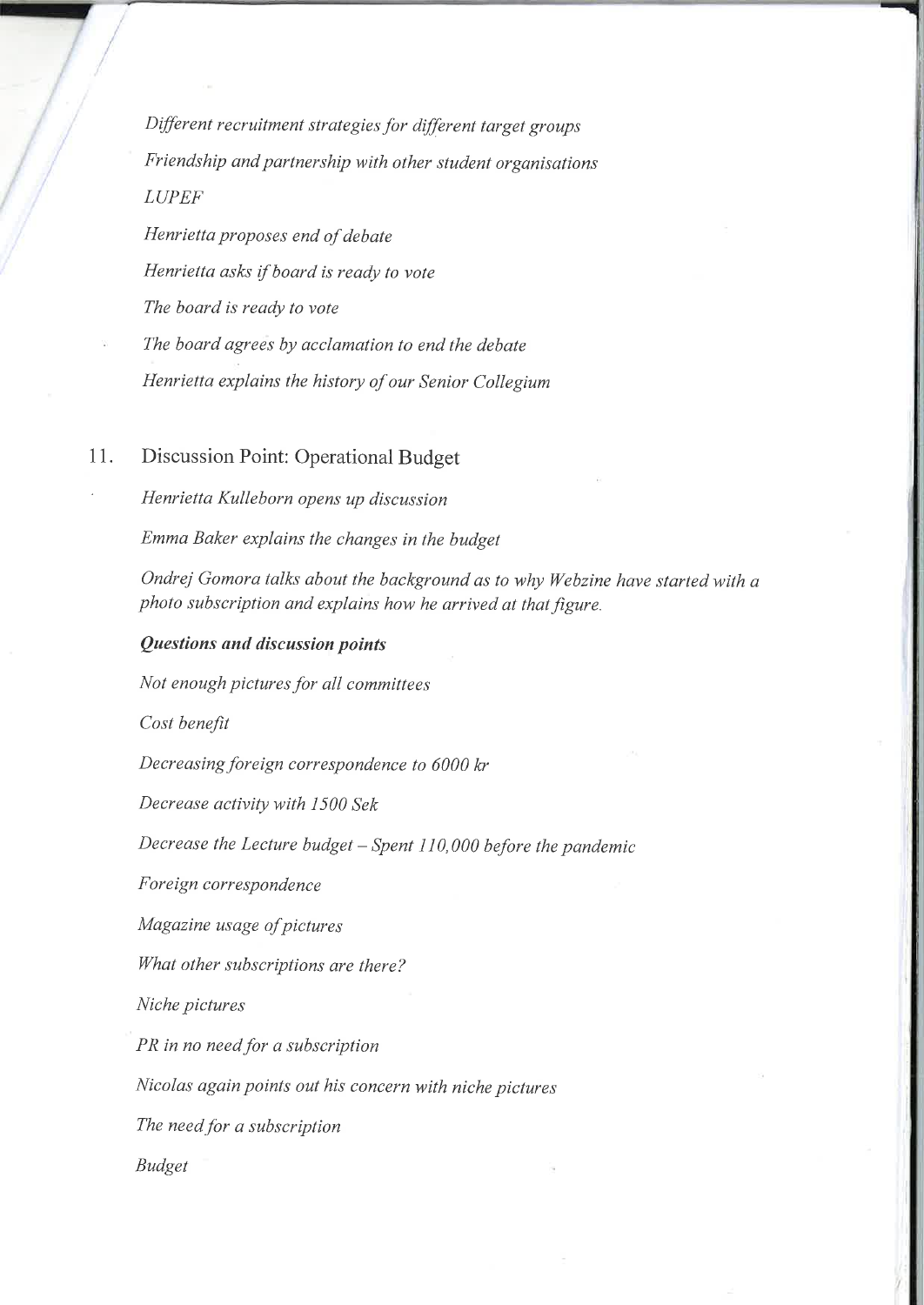How necessary is this subscription Canva Pro

Milly proposes end of debate and then a break Board agrees to vote to end the debate Board agrees by acclamation to end the debate The board agrees to vote on going for a break. Board agrees by acclamation to have a break for 5 minutes. Henrietta adiourned the meeting at 18.46 Henrietta opened the meeting at 18.51

Henrietta proposes to extend the meeting with one I hour The board agrees by acclamation to extend the meeting with one hour

12. Discussion Point: Theme for the FBA Grant of <sup>2022</sup>

Henrietta Kulleborn refers to the document for background information Eveline Verhaar suggests peace, women and security as the topic and explains why Nicolas Jendi suggests security politics and explains the plans with this topic Linnea Svensson-Rutberg suggests ethics of war

Ismar Didic suggest international peacekeeping

Discussions among the board members about what to include and how to interpret these topics

Henrietta Kulleborn suggests that pëøce, women, and security is a newer topic and the other suggested topics are similar to previous year

Milliaemilia Wala points out that these themes will be for 2022.

Linnea Svensson-Rutberg points out that we shouldn't decide a theme onwhat is happening right now as the theme is for 2022

Nicolas Jendi makes a case for the topic security politics

Bahadir Sirin complements Nicolas Jendi case for the topic security politics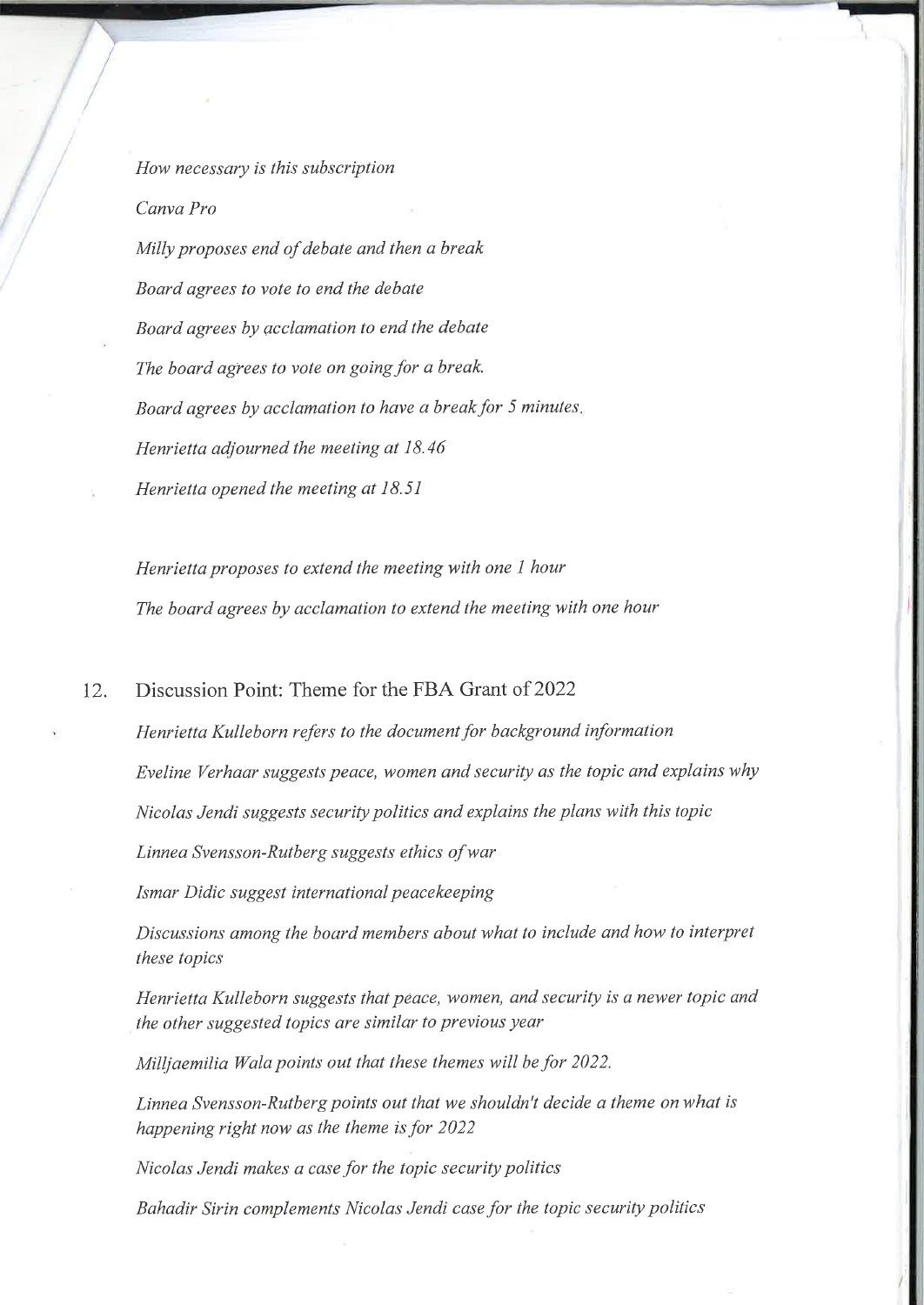Henrietta Kulleborn proposes a vote

The board agrees to vote.

The board votes for peace, women, and security by a simple majority

Results:

International peace building -  $0$ 

Peace, women, and security -  $10$ 

 $Security$  politics  $- No$  vote

The responsibility to come up with the name lands on Henrietta Kulleborn, Miljaemilia Wala and Emma Baker.

Henrietta Kulleborn proposes that the board tables point 13: Discussion Point: the UFS Representatives Consultations Practices

The board is ready to vote

The board by acclamation agrees to board point 13.

#### $13.$ Decision Point: The Crisis Group

A discussion starts about what the crisis group is about

Henrietta Kulleborn nominates Miliaemilia Wala to the Crisis group , Jette Stohschneider and Emma Rohman is nominated to be part of the crisis group

Bord is ready to vote

The board agrees by acclamation to have the crisis group to be filled by Miljaemilia Wala, Jette Strohschneider and Emma Rohman.

#### $14.$ Decision Point: Financial Attester

Emma Baker explains the background of this position and why it is needed.

Henrietta Kulleborn opens up for nominations

Chunchu Song nominated herself for the position of financial attestor

Board agrees to go into decision

Board by acclamation øgrees to elect Chunchu Song as the position of Financial øttestor.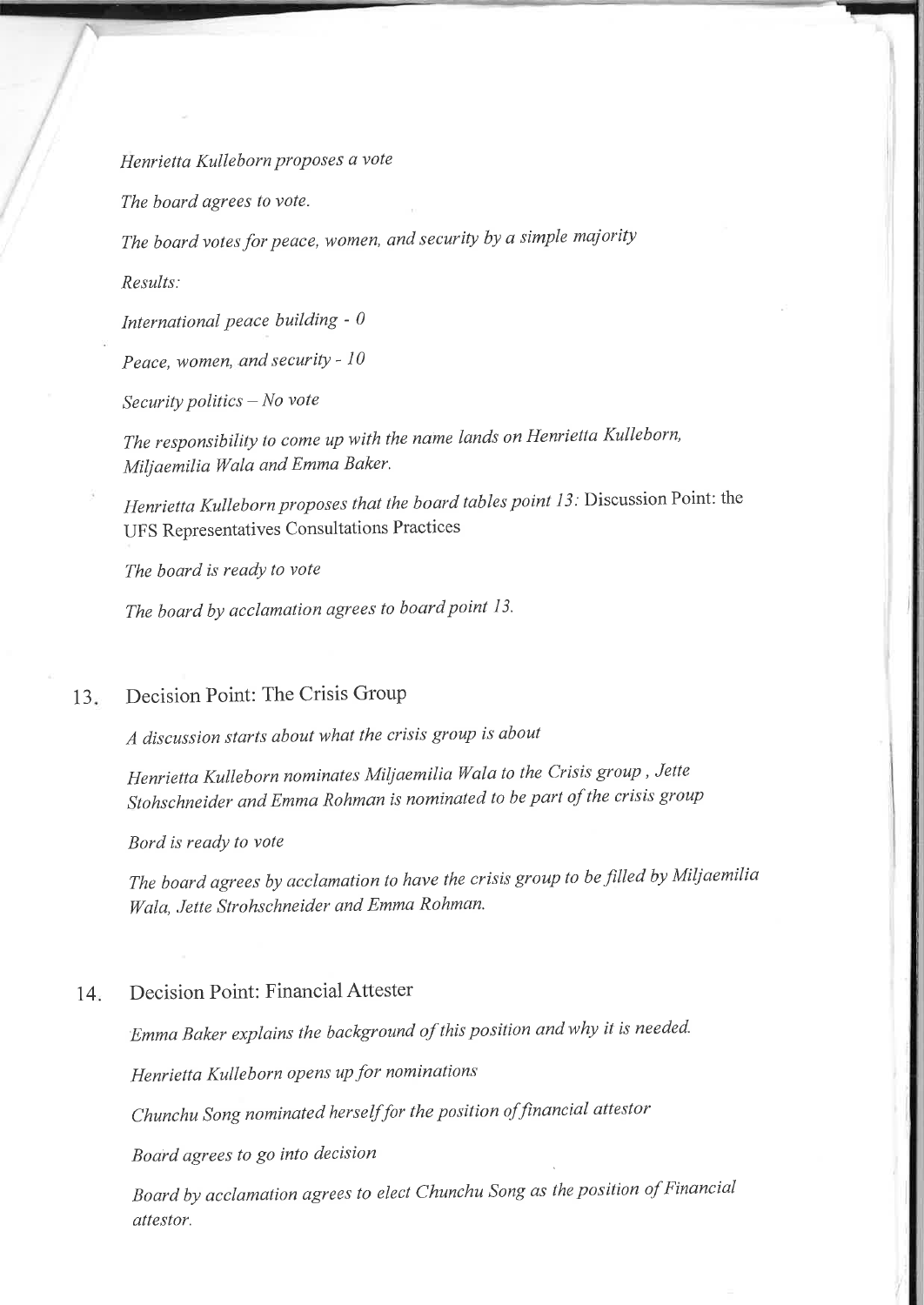15. Motions

## 15.1. Decision Point: Magazine Publishingpriset

Bahadir Sirin and Aga explain the background and reasoning for this motion. Emma Baker explains that it is an extra expense and not part of the budget. A discussion among the board members about the motion starts.

### Questions and topic that are brought  $up:$

Number of awards magazine Committee are applying for

Details of application

Source of the money/budget

Chances of winning

Other applicants

Category

Emma Baker proposes qn end to discussion

Board agrees by acclamation to end the discussion

Henrietta Kulleborn asks if the board is ready to vote

The board is ready to vote

Henrietta Kulleborn proposes that the board votes on the motion

The board by acclamation approves the motion.

## 16. Presidium reporting

## 16.1. Presidents

Previous work: Preperation for skanör, lawsuit

9th of september - opening of AF and the presidents were planning to go as representatives but was cancelled

Prepare get active

Write FBA grant

Need at least board member per class visit - sign up on Slack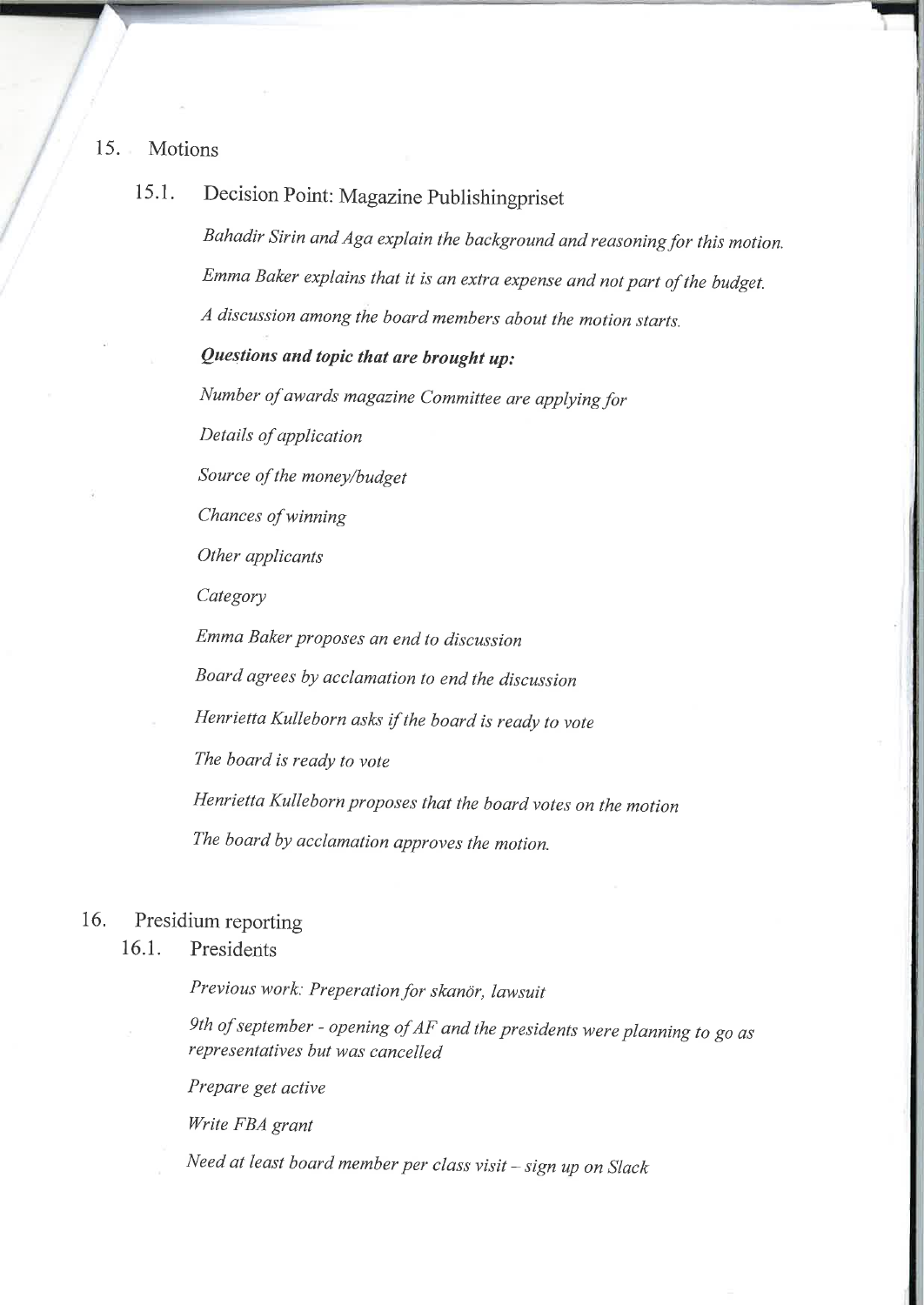## 16.2. Secretary

Problems with cardskipper  $-$  international students can't sign up The first newsletter will be sent out next week

### 16.3. Treasurer

Going to the bank, moving forward with suggestions with budget

### 16.4. UFS Representative

Had a cabin weekend with UFS filled with workshops and fun update: Local UPF organisations have had problems with getting members and filling board positions Secretøry for UFS is still Vacant

## 17. Committee reporting

#### 17.1. Activity

A new head of activity has been elected Planning a sittning in October but unsure if it's possible 19th of october at Helsingkrona or Kristianstad nation Chunchu Song brings up the idea of a drink package The nation will send out the contract and chunchu needs help with the lranslation

Activity is planning a hiking trip and are looking for ides

17.2. Career

Johan says hi

Career is getting started with their work and waiting for feedback from last year career day

**Outreach** 

17.3. Lecture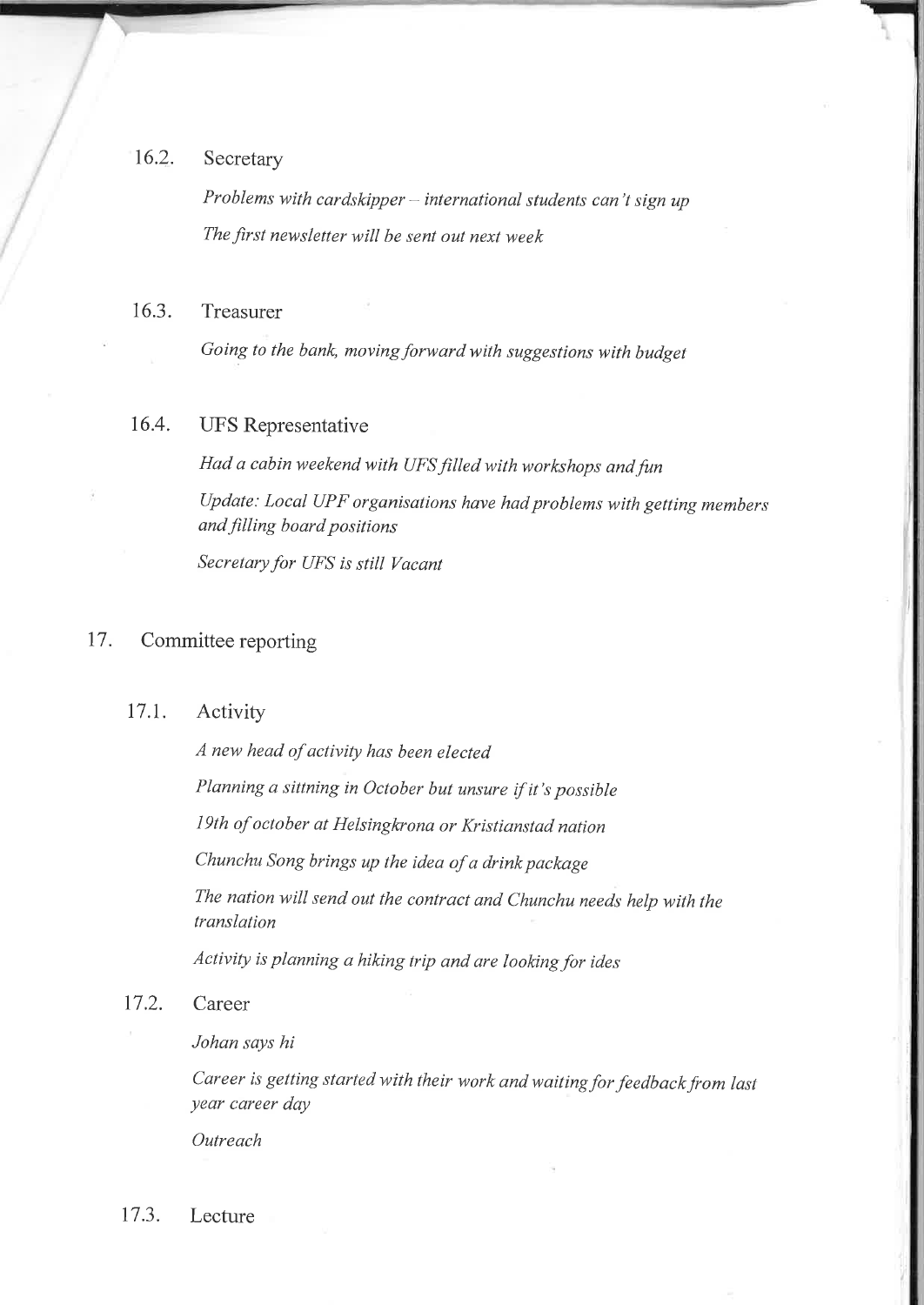Lecture has started booking lecturers and contacting collaboration partners Lecture propose a decrease of the number of online lectures due to low viewer count

#### 17.4. Magazine

Magazine will start recruiting reporters and are in contact with PR

Magazine will perhaps start recruiting the applicants who did not become head of the magazine.

Magazine heads are learning indesign

#### 17.s. Pod&Radio

Pod and Radio have studied the handover document and learning the ropes

Pod and Radio are planning to 'get to know you' episode, were pod and radio interview board members. Pod and radio are asking the board to book a time slot that works for them

#### 17.6 PR

PR has published their first story and it worked well

Workflow guide has been done

PR will send the documents on Slack which should be looked on within the next few days.

PR wants a unity of their posts. Template exists

Kick off Vlog will be sent out to the board members for approval. Will be published w. 35. Bio should be sent to PR latest on Sunday.

PR wants an instagram takeover during w. 36 or 37, more info will come. Each committee will take over the accounr/make a post.

PR wants to make a new Promo video and make it shorter compared to last year. Help is needed. End of september/beginning of October.

PR has received information from Hälsningsgillet and checked it out.

PR has decided on what Trustee position that they needed. PR might need to change their committee meeting due to conflicting schedules.

PR proposes to combine 2 Trustee positions which might require a change in rules ønd regulations. Motion needs to be sent to annual meeting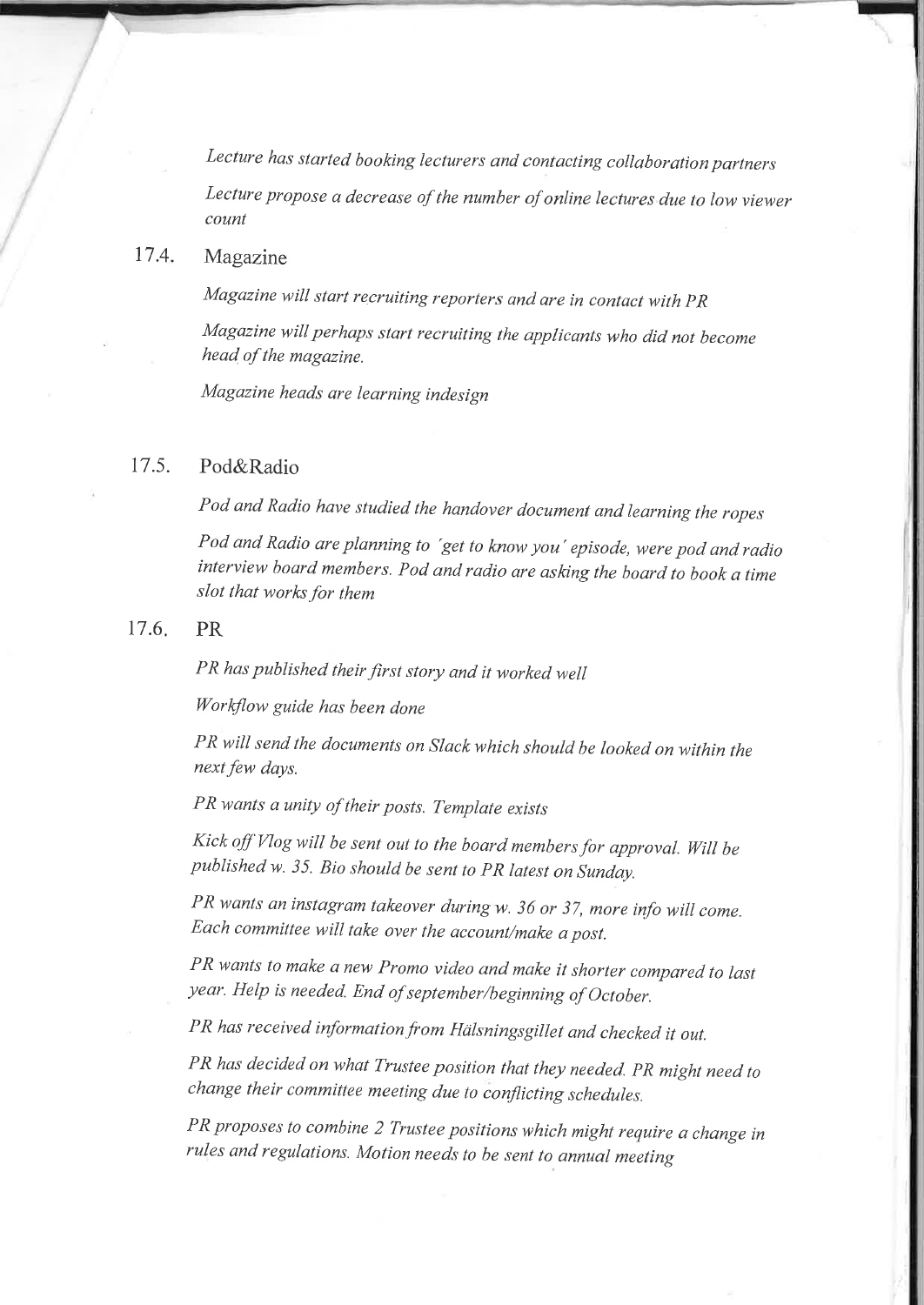## 17.7. Travel

Travel committee has narrowed down their destination and time of travel. Travel committee plans to travel duríng a week in November to either Berlin or Budapest. Travel committee will start recruiting within two weeks.

17.8. Webzine

Webzine have organised, planned, and recruited for this autumn.

18. Other points

No other points

## 19. Confirmation of next board meeting

23rd september

Linnea Svensson-Rotberg asks what time the board meeting starts during this year.

Henrietta Kulleborn answers at 5pm

### 20. Meeting adjourned

Henreitta adjournes the meeting at 20.13